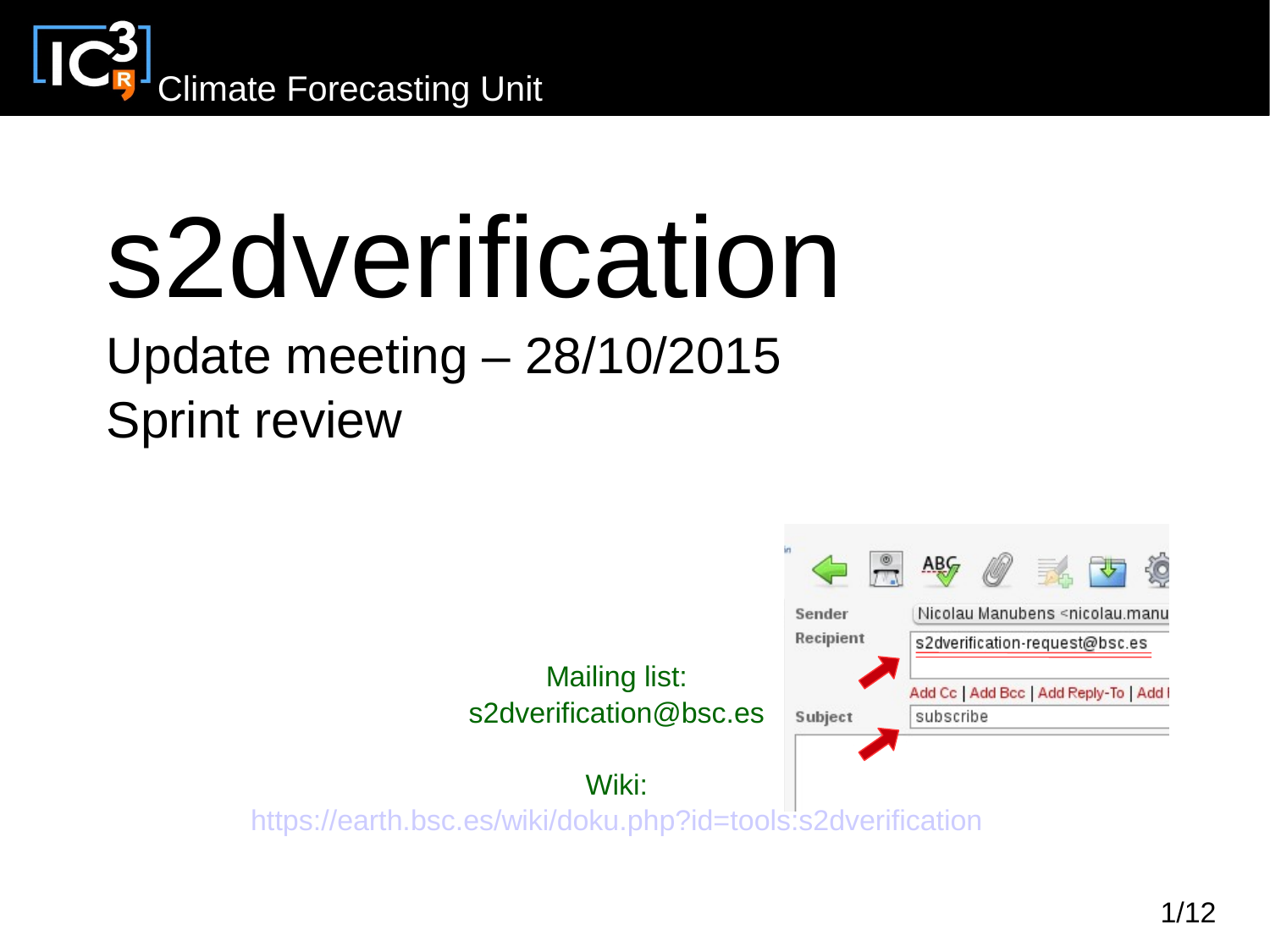

# **Outline**

- Current state
- Ready to test features
- Issues and comments
- Useful links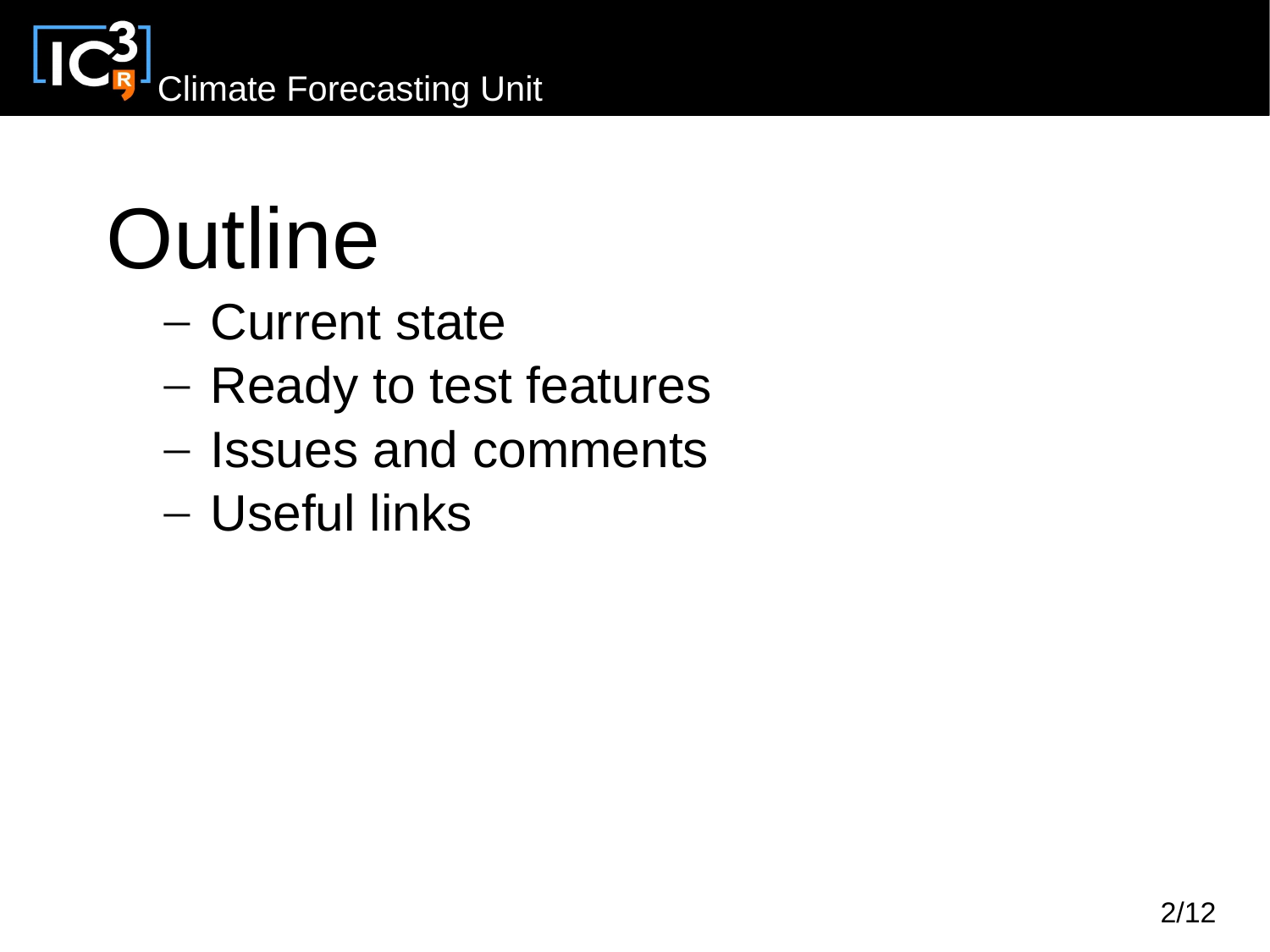

### Current state

- Latest release: s2dverification 2.4.6
	- Available internally only (2.4.0 on CRAN).
	- Updated configuration file with paths to /esnas.
	- Fixed some bugs in Load().
	- Fixed paths to some ice variables.
	- Fixed and updated plot timeseries.R.
	- EUCLEIA observations now loadable.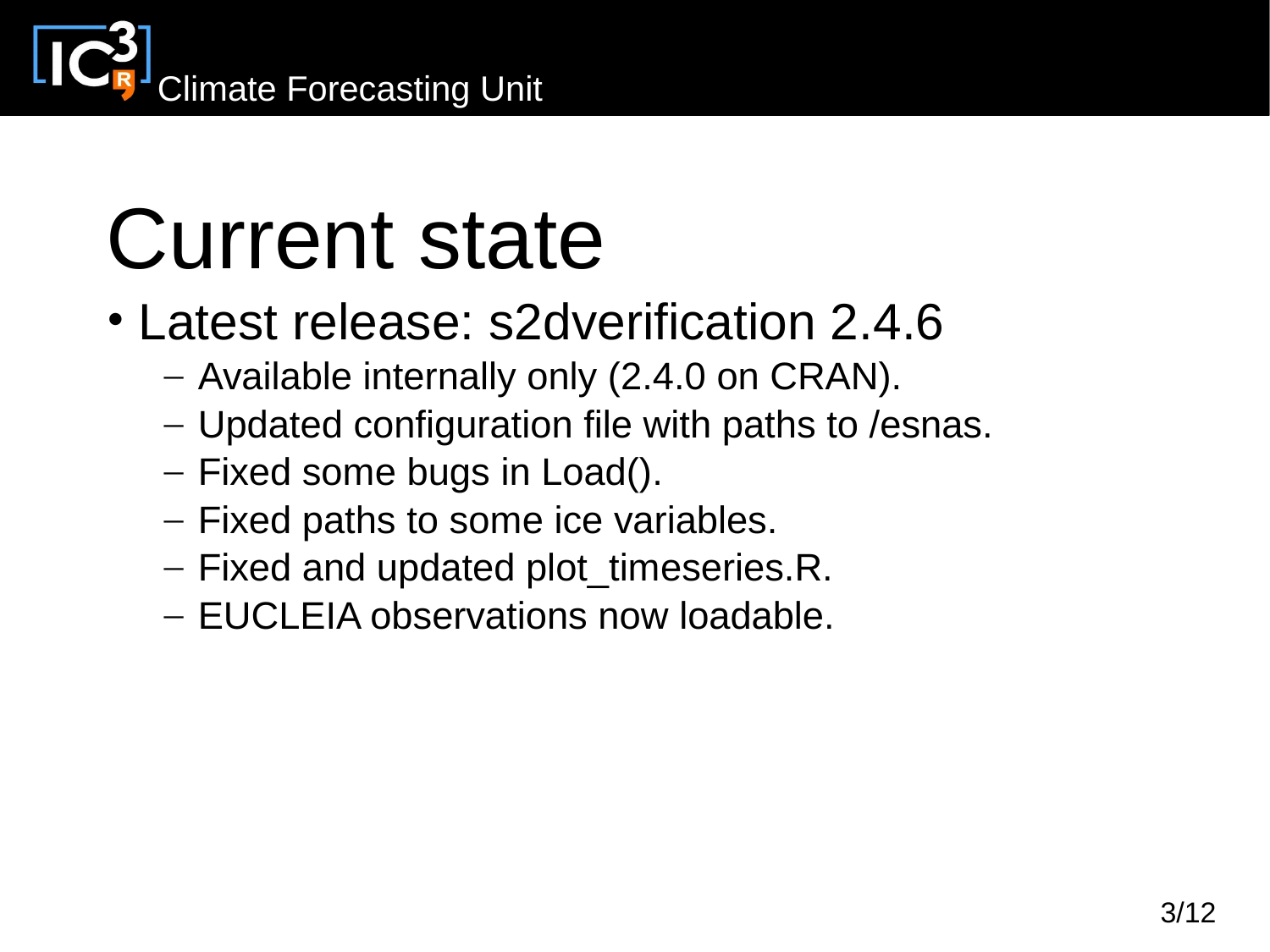

# Ready to test features

| <b>Branch name</b>                    | <b>Assigned testers</b>                   |
|---------------------------------------|-------------------------------------------|
| develop-trend                         | François, Chloé                           |
| develop-seaicemodesetc                | Already tested. Depends on develop-trend. |
| develop-plotwind                      | Verónica, Eleftheria                      |
| develop-composite                     | Chloé, Verónica                           |
| develop-crpss                         | Omar                                      |
| develop-toymodel                      | François, Eleftheria                      |
| develop-animVSLtime                   | Chloé, Eleftheria, Omar: one remains!     |
| develop-interfacing-SpecsVerification | Verónica, Omar                            |
| develop-THREDDS-subsetting            | Nico, later everyone (testing period)     |
| develop-RMSE boot                     | Chloé, Omar                               |
| develop-StatTC                        | François, Javier                          |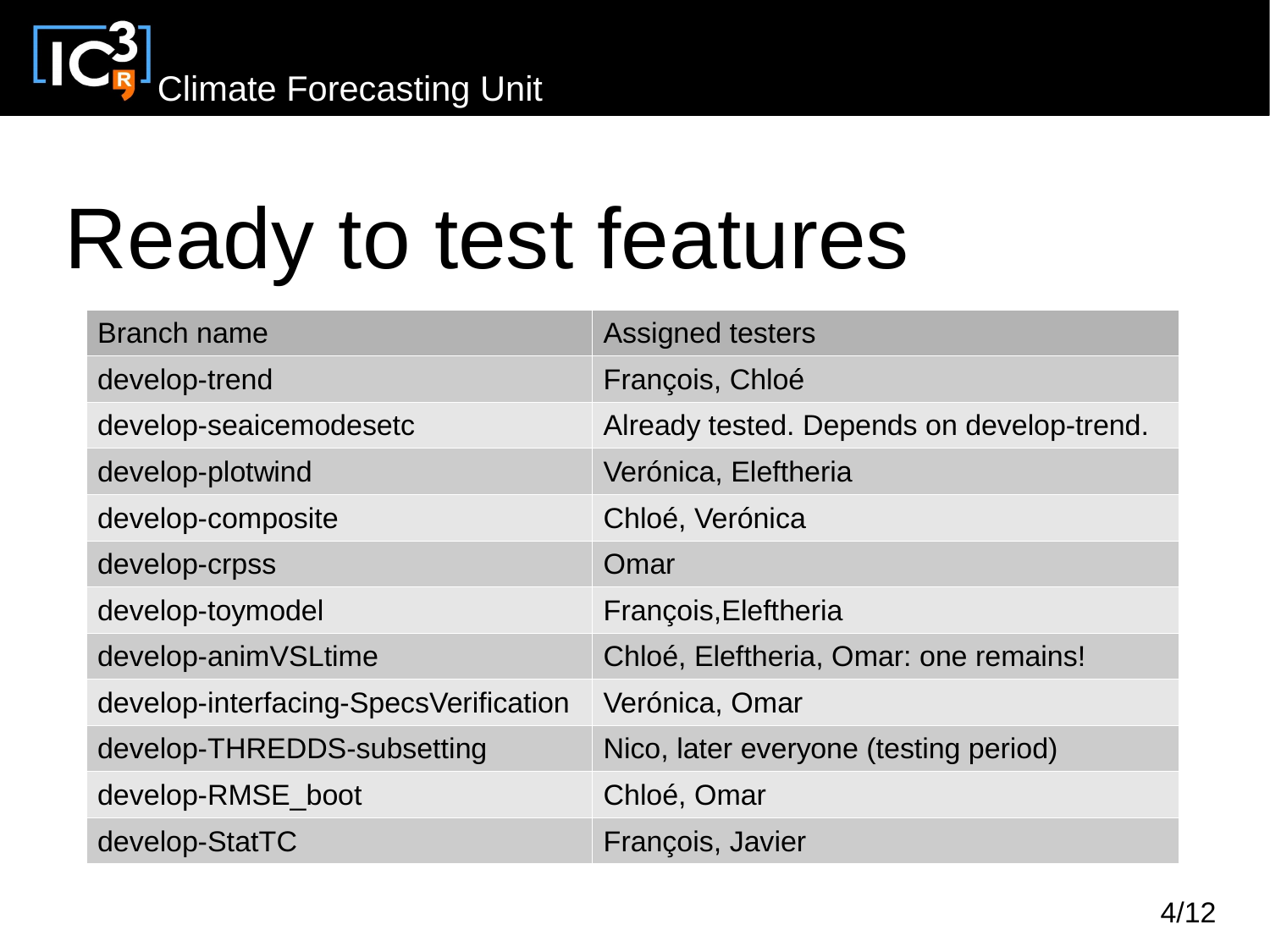# Ready to test features

• Nicolau: we are planning to do some joint publications with some other packages. We need to merge as soon as possible most of ready branches. 'develop-THREDDSsubsetting' will go through a 2 month testing period that will start next monday. Other branches must be all tested in 1 month. Everyone must use 'develop-RMSE\_boot' and 'develop-interfacing-SpecsVerification'.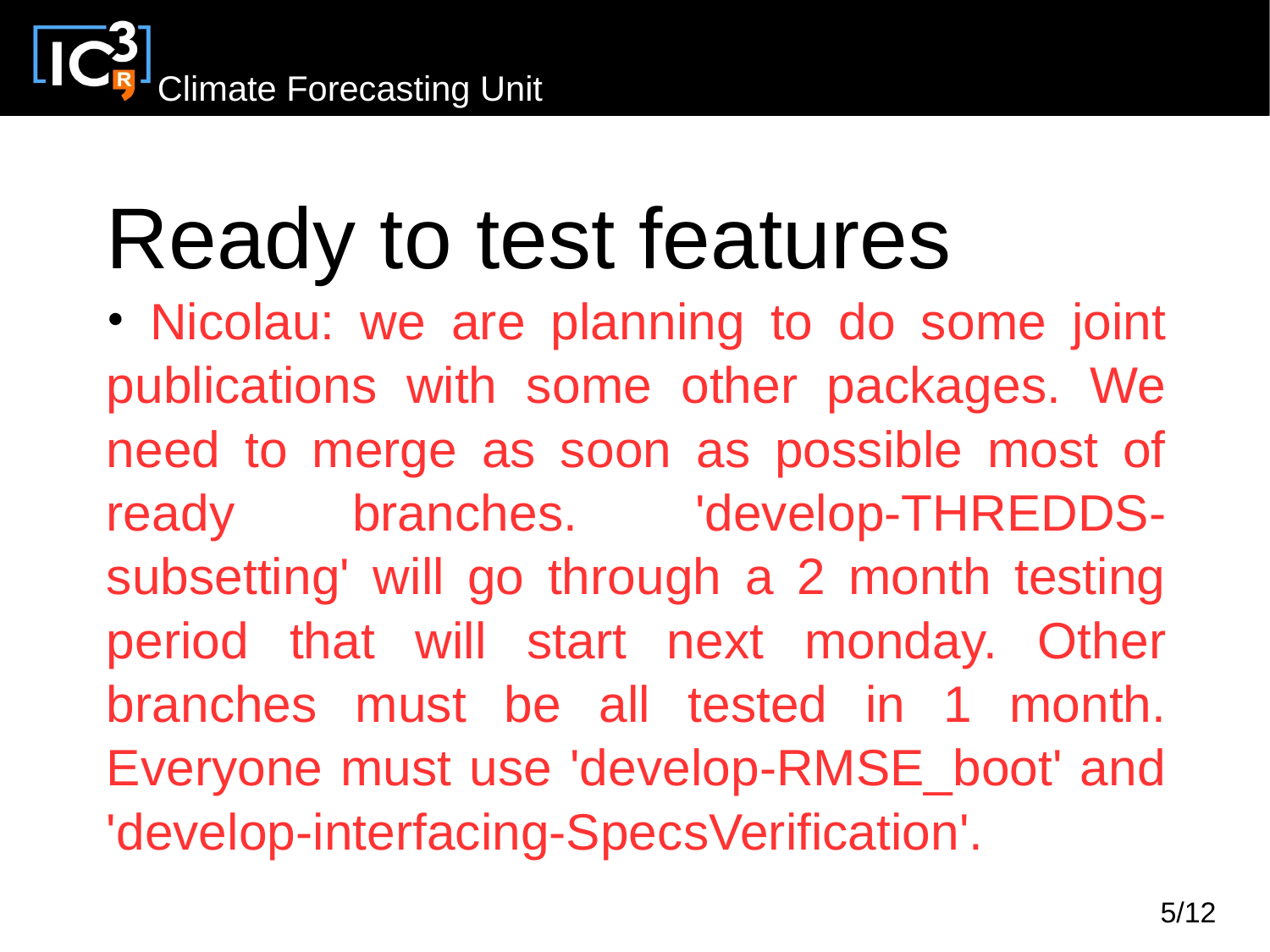

- Everything ready to work
	- Paths changed to /esnas.
	- Testing script available: /shared/earth/software/scripts/test-s2dverification branch
- Problems with shared memory
	- When Load() crashes, shared memory in use is not released. Then R is always slow.
	- You can flush shared memory (in moore too) with: rm /dev/shm/\*
- Release on CRAN with Neven's functions.
	- Virginie: That branch must be tested before December.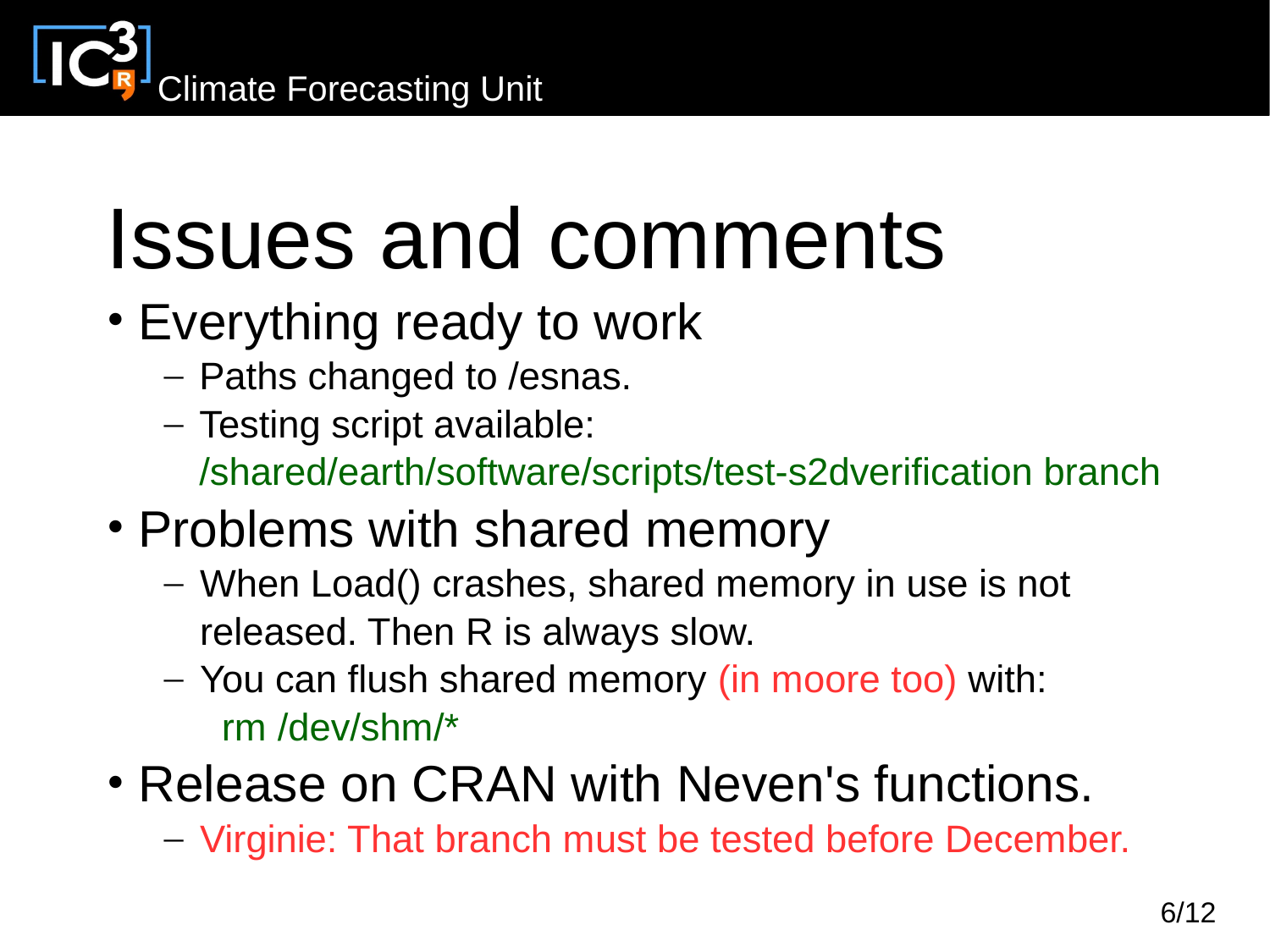

- Moving to 'roxygen2' and 'testthat'
	- See previous meeting summary.
	- No news so far. Postponed to January.
- New developments
	- Develop-StatTC
	- LP: Compute one of G. Villarini's statistical downscaled measure of mean Atlantic hurricane activity and its
		- variance.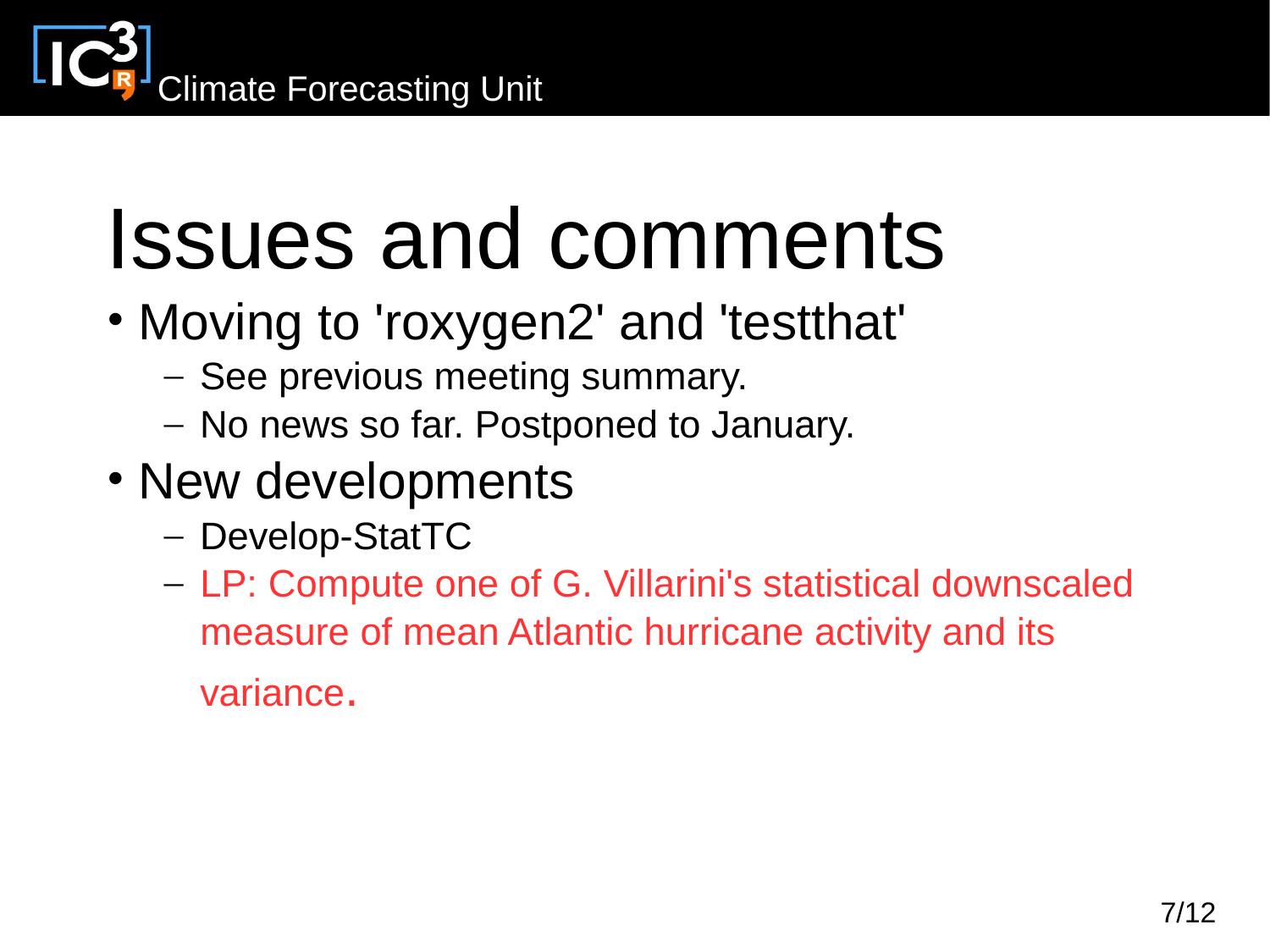

- Other verification packages in SPECS
	- Exploring collaborations (developments/papers) with 'SpecsVerification', 'easyVerification' and 'downscaleR'.
	- Can see and comment comparative table:

[https://docs.google.com/spreadsheets/d/1uzhfnS3yMY1U3osZ](https://docs.google.com/spreadsheets/d/1uzhfnS3yMY1U3osZuUyuEjij3UNySbAYc6c0N00H2fk/) [uUyuEjij3UNySbAYc6c0N00H2fk/](https://docs.google.com/spreadsheets/d/1uzhfnS3yMY1U3osZuUyuEjij3UNySbAYc6c0N00H2fk/)

– Nico: 'SpecsVerification' computes probabilistic scores over multi-member time series. 'easyVerification' applies these scores over arrays of any dimensions, and also provides some additional scores. 'downscaleR' is a software close to 's2dverification': can load complex climate data, perform statistics with strong emphasis on downscaling and bias correction, and plots. 8/12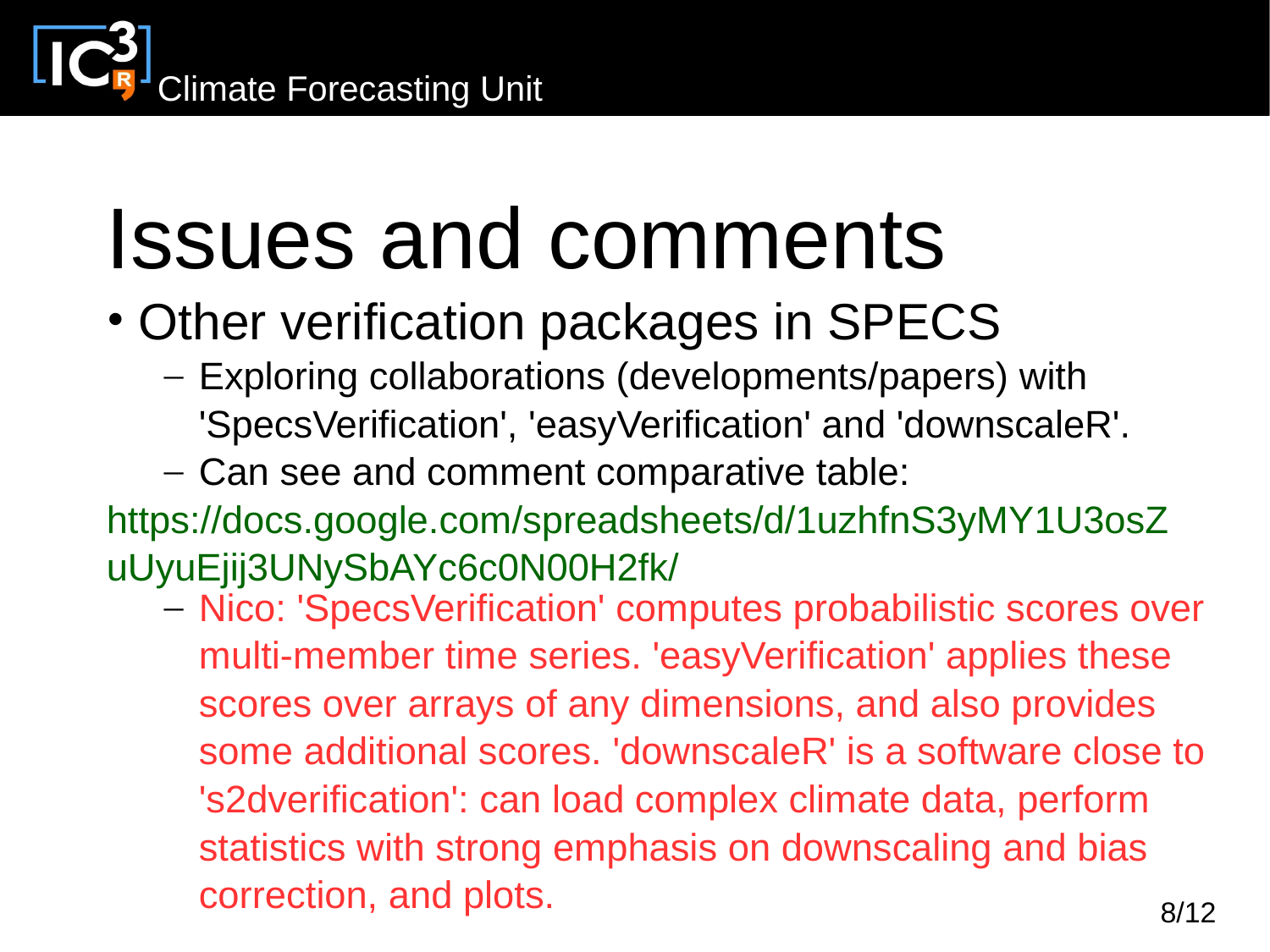

- News in develop-THREDDS-subsetting
	- See previous meeting summary.
	- Subsetting enabled. Saves time.
	- Avoids remapping when possible. Saves time.
	- Supports any order of dimensions in NetCDF files.
	- Removed system dependencies: 'nco', 'ls', 'rm'. Still 'cdo'.
	- Enhanced progress information and error messages.
	- Added some metadata: returns the parameters you gave to Load() and lists of found and not found files.
	- Will go through a testing period soon.
	- Can use it if you want, before the testing period, with: /shared/earth/software/scripts/test-s2dverification develop-THREDDS-subsetting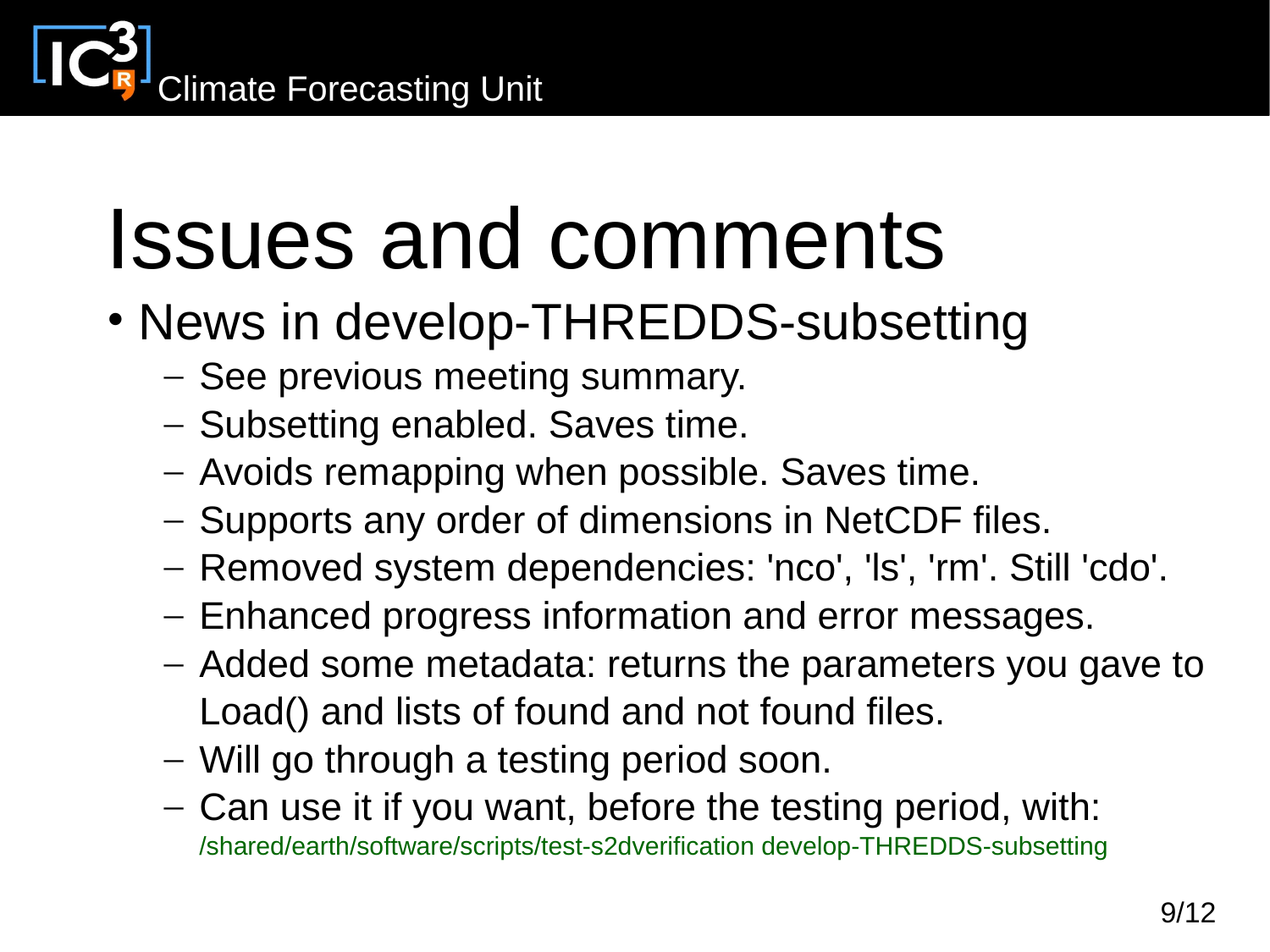

- Other issues
	- Danila: is there any news about seeing the progress in Load()?
	- Nico: I tried to put a progress bar. But it got too complex to manage and at the end I removed it. Will try again in future.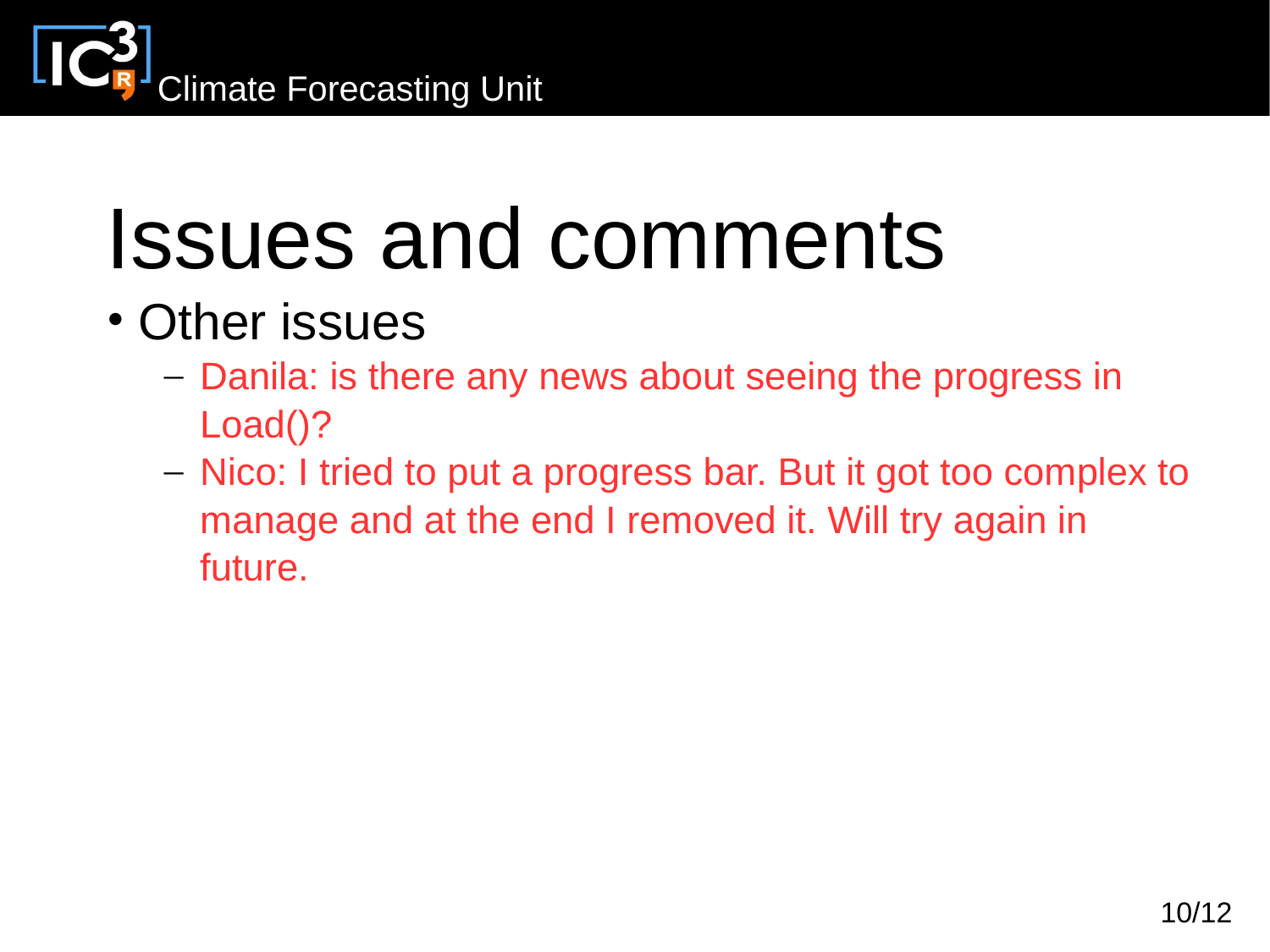

# Useful links

• How to develop in s2dverification: updated https://earth.bsc.es/wiki/doku.php? id=tools:s2dverification#development

• GitLab

https://earth.bsc.es/gitlab/s2dverification

- SCRUM planning https://docs.google.com/spreadsheets/d/16- 7CvRxNEcpX4k25sYjcV3G4XoqYFwvGXn1W0fv3CAQ/edi
- t?usp=sharing